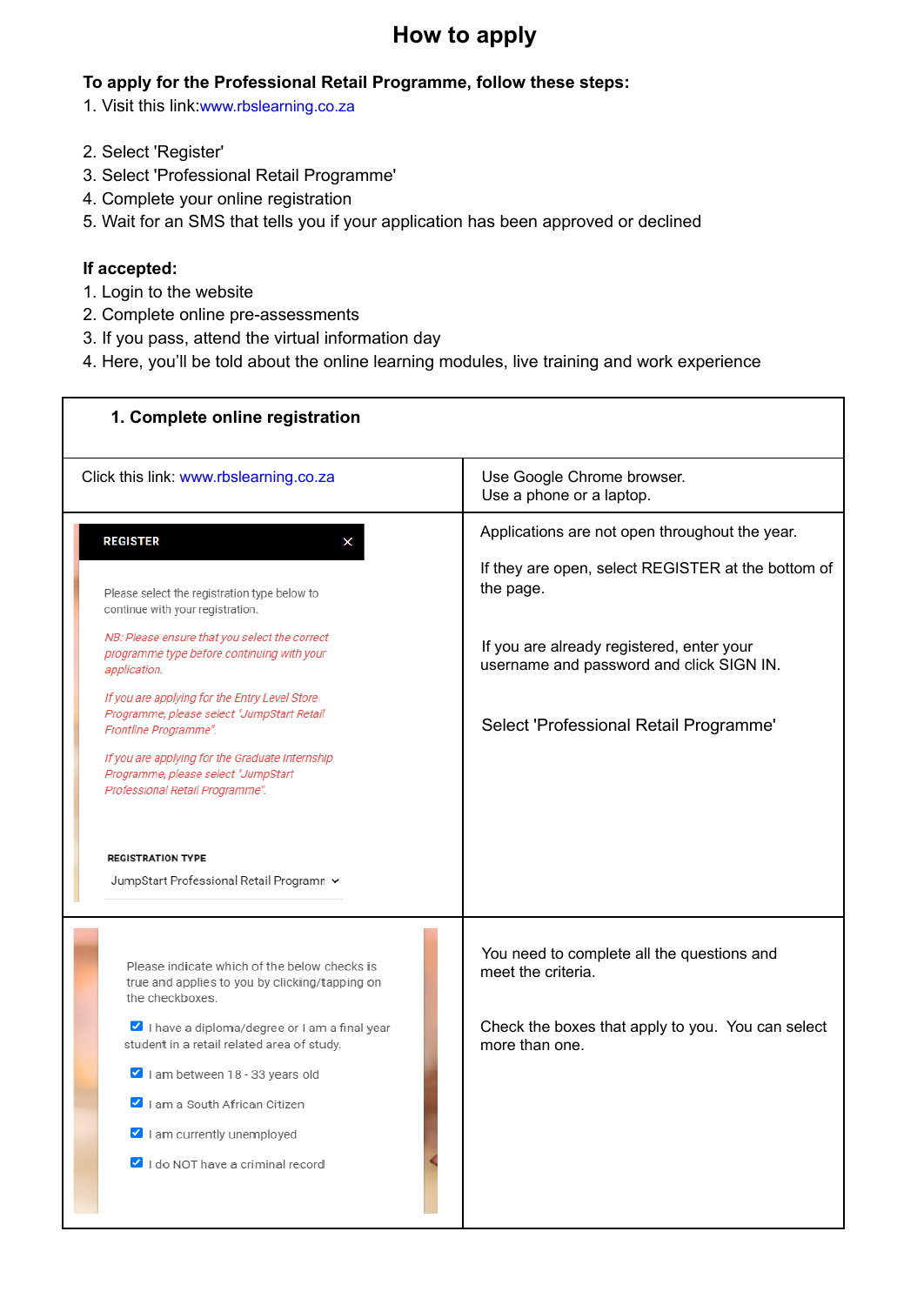| <b>USERNAME: *</b><br>My unique username is                                                                               | Ceate a unique USERNAME. Write it down and<br>keep it safe! It's used every time you log into<br>RBS.                                                                                                                                                                                    |
|---------------------------------------------------------------------------------------------------------------------------|------------------------------------------------------------------------------------------------------------------------------------------------------------------------------------------------------------------------------------------------------------------------------------------|
| Please create your own unique username. Your<br>username must include:<br>• 8 characters or more<br>• Must have NO spaces | The USERNAME must have at least 8<br>characters. There must be no spaces<br>Then fill in your personal details, address<br>and contact details.                                                                                                                                          |
| <b>FIRST &amp; MIDDLE NAMES: *</b><br>My names as per my ID are                                                           |                                                                                                                                                                                                                                                                                          |
| LAST/SURNAME NAME: *<br>My surname as per my ID is                                                                        |                                                                                                                                                                                                                                                                                          |
| UPLOAD A COPY OF YOUR DIPLOMA/DEGREE OR<br><b>RESULTS:</b>                                                                | Upload a copy of your Diploma or Degree and ID.<br>Copies must be JPEG, PNG or PDF format<br>On a laptop: Drag-and-drop the documents from<br>the folder where it's been saved                                                                                                           |
| Drag and drop a file here or click                                                                                        | On a phone: Take photos of your documents. Tap<br>on the little cloud icon for either Diploma or ID.<br>Your phone will open another screen where you<br>can search and then attach them.<br>*You'll be asked to resubmit them if they are<br>unclear. We'll send a SMS to let you know. |
| To You may upload either a JPG, PNG or PDF file.<br>UPLOAD A COPY OF YOUR ID DOCUMENT:                                    |                                                                                                                                                                                                                                                                                          |
| Drag and drop a file here or click                                                                                        |                                                                                                                                                                                                                                                                                          |
| You may upload either a JPG, PNG or PDF file.<br><b>PASSWORD: *</b>                                                       | Create a password that you can remember -<br>write it down and keep it safe! It's used every<br>time you log into RBS.                                                                                                                                                                   |
| Create a password<br>8 or more letters<br>A number<br>A symbol (!&@\$%*?)<br>Must have NO spaces                          | The password must have at least 8 letters, 1<br>number and 1 symbol (!@#\$%). There must be<br>no spaces.                                                                                                                                                                                |
| <b>RE-ENTER PASSWORD: *</b><br>Please retype your password                                                                |                                                                                                                                                                                                                                                                                          |